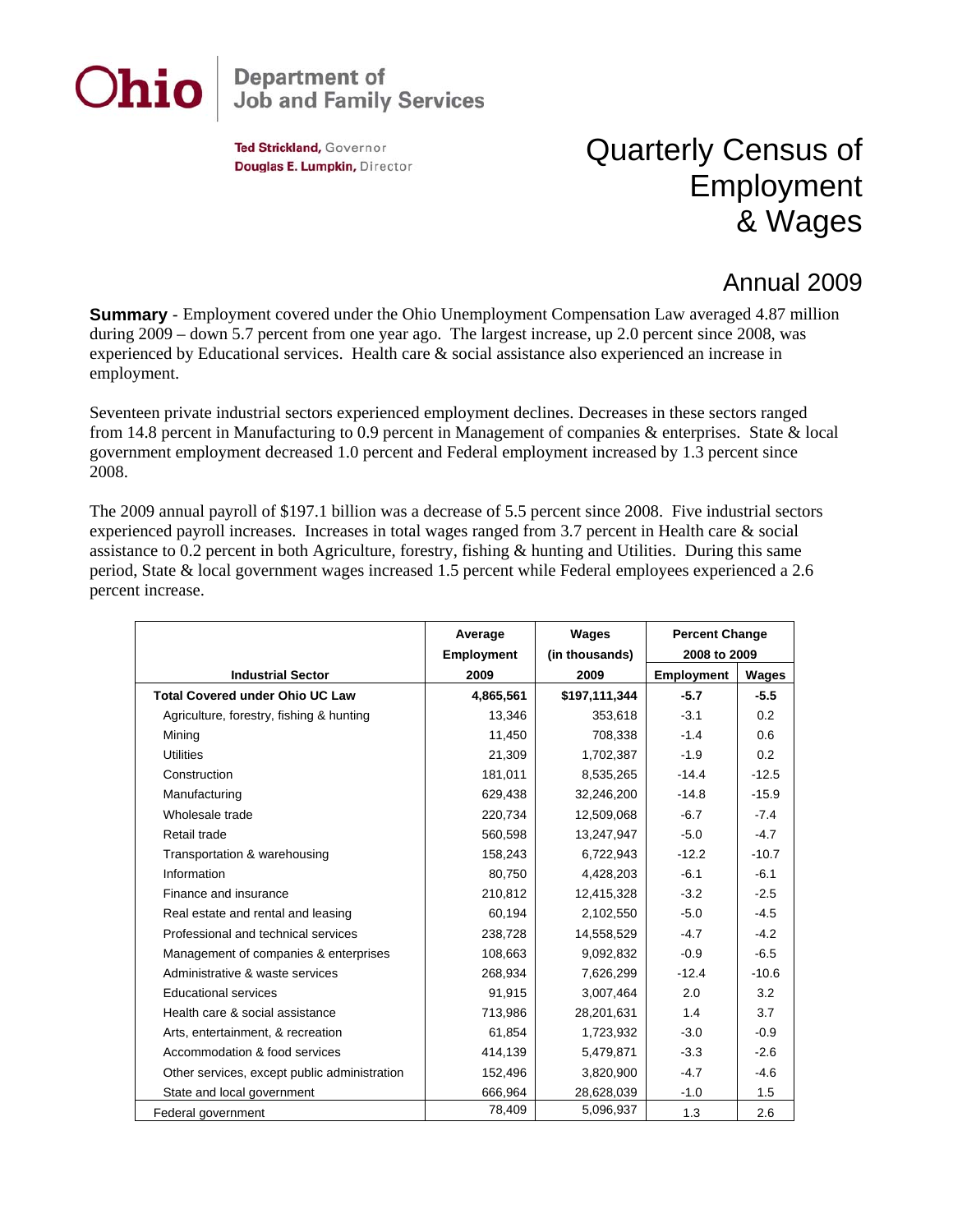The following chart represents the distribution of Ohio's employment by industrial sector. Health care & social assistance employs the largest number of workers, more than 14 percent of the state's workforce. State & local government, Manufacturing, and Retail trade each employ more than 10 percent of Ohio's workers.



## **2009 Average Annual Employment by Industrial Sector**

None of Ohio's ten largest counties experienced employment increases since 2008. Decreases ranged from 7.0 percent in Montgomery County to 4.1 percent in Franklin County.

Each of the ten largest counties experienced payroll decreases in 2009. Payroll losses ranged from 8.0 percent in Montgomery County to 3.3 percent in Franklin County.

|                                        | Average<br><b>Employment</b> | Wages<br>(in thousands) | <b>Percent Change</b><br>2008 to 2009 |        |
|----------------------------------------|------------------------------|-------------------------|---------------------------------------|--------|
| County                                 | 2009                         | 2009                    | <b>Employment</b>                     | Wages  |
| <b>Total Covered under Ohio UC Law</b> | 4,865,561                    | \$197,111,344           | $-5.7$                                | $-5.5$ |
| <b>Butler</b>                          | 136,855                      | 5,454,386               | $-6.6$                                | $-6.0$ |
| Cuyahoga                               | 676,236                      | 30,711,816              | $-5.4$                                | $-6.1$ |
| Franklin                               | 639,698                      | 28,698,820              | $-4.1$                                | $-3.3$ |
| <b>Hamilton</b>                        | 483,232                      | 23,585,828              | $-4.6$                                | $-4.2$ |
| Lorain                                 | 91,354                       | 3,264,971               | $-6.2$                                | $-7.9$ |
| Lucas                                  | 196,764                      | 7,812,603               | $-6.5$                                | $-4.6$ |
| Mahoning                               | 95,664                       | 3,117,588               | $-4.8$                                | $-4.0$ |
| Montgomery                             | 238,163                      | 9,650,780               | $-7.0$                                | $-8.0$ |
| <b>Stark</b>                           | 149,251                      | 5,198,500               | $-6.3$                                | $-6.8$ |
| Summit                                 | 253,378                      | 10,409,587              | $-6.4$                                | $-6.2$ |
| All other counties                     | 1.904.966                    | 69,206,465              | $-6.1$                                | $-6.0$ |